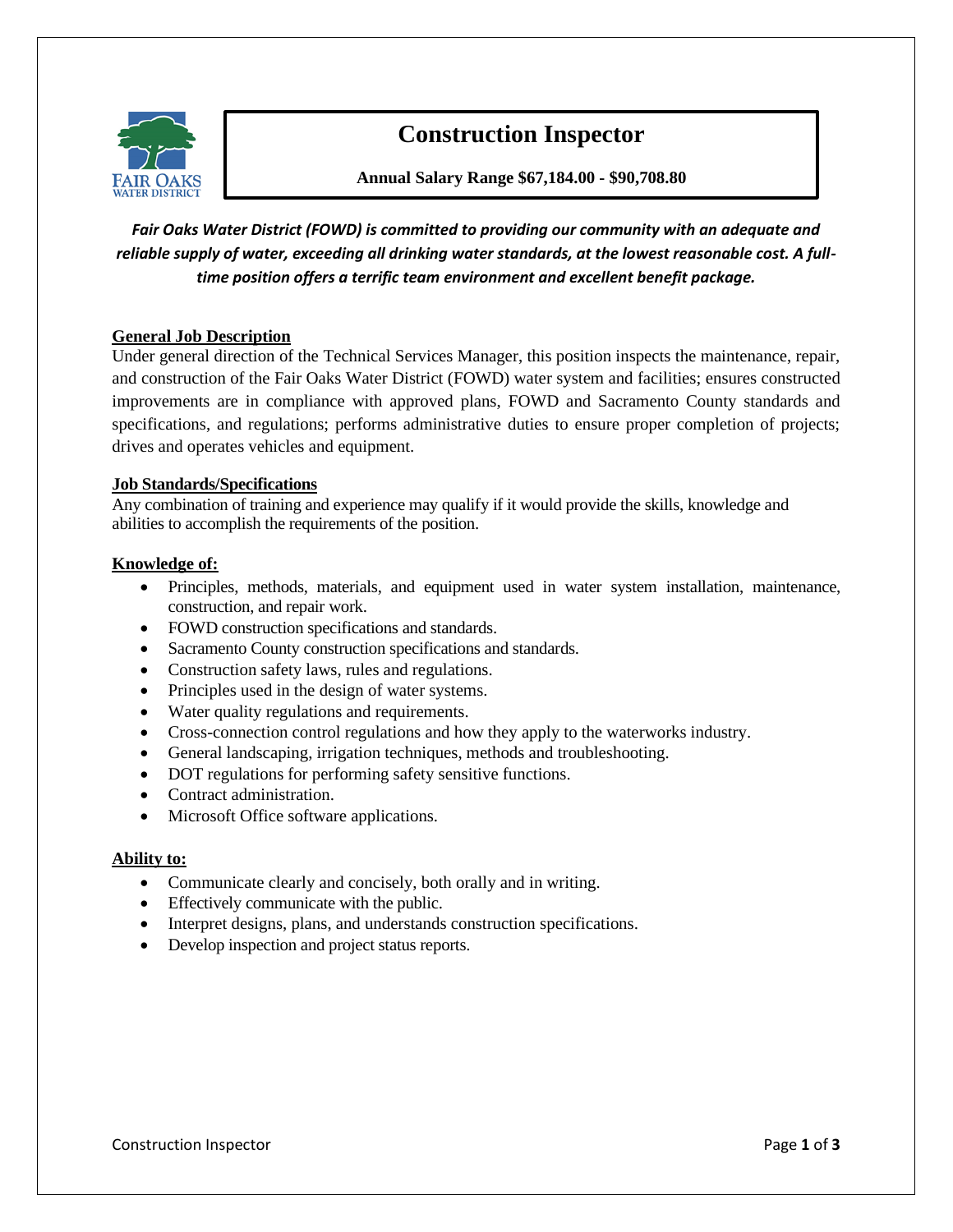## **Typical Physical Activities**

- Travel regularly by vehicle for FOWD related duties and activities.
- Manual labor requiring use of manual and power tools.
- Exert considerable physical effort in moderate to heavy work involving stooping/kneeling, pushing/pulling, climbing/balancing and lifting/carrying.
- Lift, carry, push, and/or pull objects weighing up to 100 pounds.
- Operate various types of machinery and equipment such as the drill press, tapping machine, grinder, compactor, boring machine, hydraulic pump, jackhammer, pipe locator, and spade.
- Hearing and vision within normal ranges with or without correction.

#### **Environmental Factors**

- Manual labor requiring use of manual and power tools.
- Exposure to the sun: Work time spent outside a building and exposed to the sun.
- High Temp: Considerable work time in hard manual labor in temperatures between 80 or more degrees.
- Wetness: May get part or all of the body and/or clothing wet.
- Noise: Occasionally there are unusually loud sounds.
- Slippery Surfaces: Occasional Work on unusually slippery surfaces.

## **Experience, Licenses and Certification**

#### **Desired Qualifications:**

- Minimum of four years' experience in general pipeline and related construction.
- Minimum of two years' experience working as a California Distribution Operator Grade II or higher.
- Any combination of training and experience may qualify if it would provide the skills, knowledge, and abilities to accomplish the job requirements.

#### **Required Licenses/Certifications:**

- California Certified Water Distribution Operator Grade II.
- California Certified Water Treatment Operator Grade II.
- California Certified Cross-Connection Control Specialist or ability to obtain within one year of employment.
- California Certified Backflow Prevention Assembly Tester or ability to obtain within one year of employment.
- Graduation from high school or equivalent.
- Valid California motor vehicle operators commercial class B license.

Full job descriptions at<https://www.fowd.com/job-descriptions>